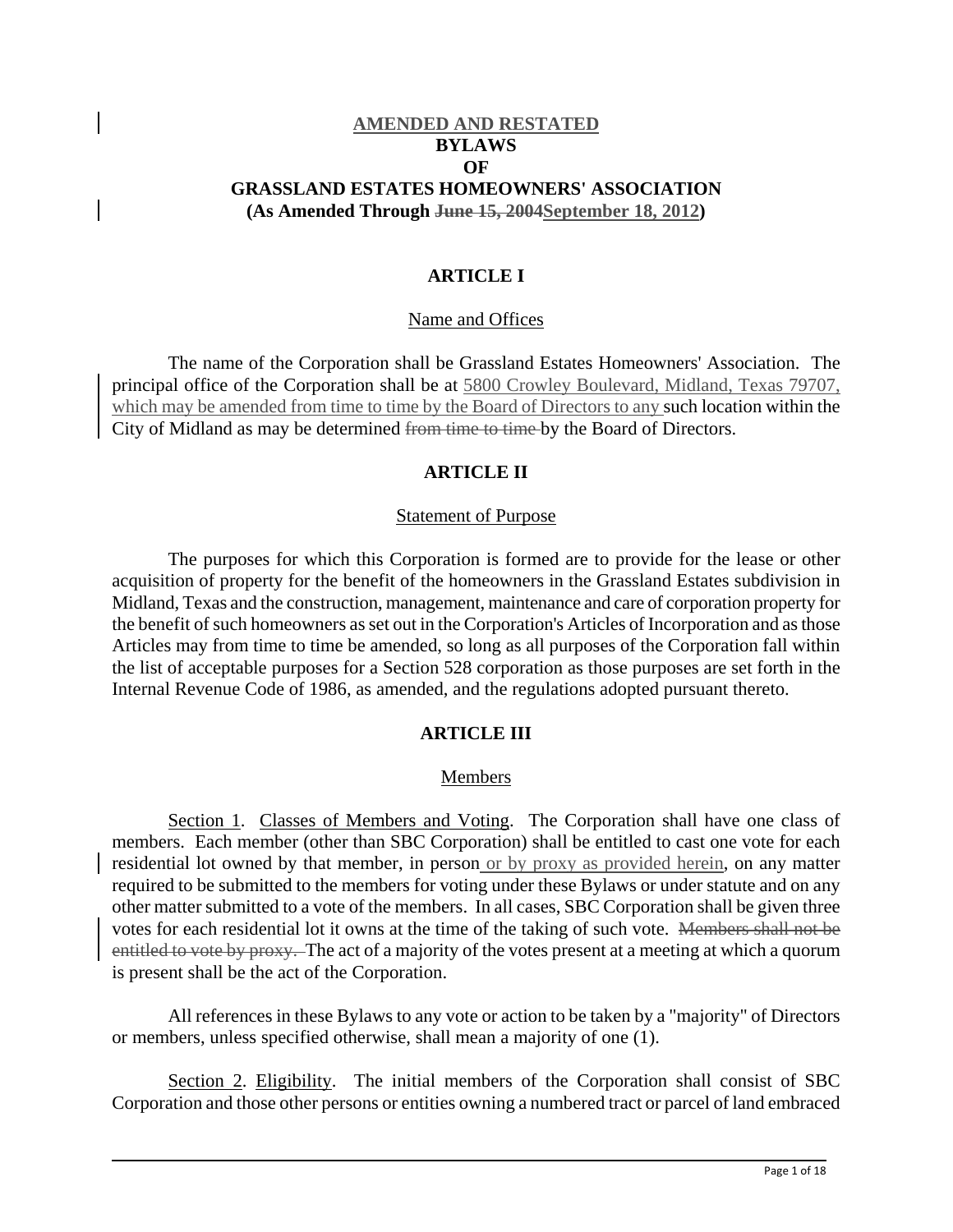by any present or future plat of Grassland Estates, subdivision (exclusive of those portions of the Grassland Estates subdivision as may be specifically excluded by SBC Corporation) upon which residential buildings and appurtenances approved by the Corporation may be built (other than a licensed builder who does not own an occupied residence on such lot or tract) unless such owner purchased the lot prior to December 17, 1990 and has subsequent to that date executed an election to be excluded as a member of the Corporation. Any owner of more than one lot with one residence thereon (other than SBC Corporation) shall be considered to be the owner of one lot for the purposes of membership in the Corporation and for assessment. The foregoing is not intended to include persons or entities who hold an interest merely as security for the performance of an obligation. A membership in the Corporation shall not be transferred, pledged, or alienated in any way except on the sale of a member's property in the Grassland Estates subdivision (and then only to the purchaser thereof), by intestate succession, testamentary disposition, foreclosure of mortgage of record or other legal process or by the relinquishment of membership upon the execution of an election to be excluded from the Corporation. Each record owner of property in the Grassland Estates subdivision (other than SBC Corporation) shall be entitled to one membership in the Corporation and one vote. Any joint owner shall designate to the Corporation in writing the name of the person entitled to vote said membership.If a Lot is owned by more than one person ("joint owners"), all such joint owners shall designate to the Corporation in writing the name of the person entitled to vote said membership. Such person may be changed from time to time in a writing signed by all joint owners. The initial written designation or any subsequent written designation shall become effective upon actual receipt by the Corporation. Only the designee shall be entitled to vote a matter and count towards a quorum, majority or other count of members of the Corporation. If no such designation is made, the person listed on the tax rolls, if a joint owner, shall be deemed the owner entitled to vote the membership interest. If no joint owner is listed on the tax roll or if more than one owner is listed thereon, the first joint owner listed in the earliest conveyance of the current ownership of the Lot shall be deemed the voter of the membership interest. At the discretion of the Board of Directors no certificates of membership need be issued, and if certificatsed are not issued, membership shall be evidenced by an official list of members kept by the Secretary of the Corporation.

Section 3. Termination of Membership. Any member who ceases to qualify for membership under the provisions of Section 2 of this Article shall automatically cease to be a member.

Section 4. Number of Members. The maximum number of members of the Corporation shall be unlimited.

Section 5. Voting. The voting rights of a member may be cast or given in person or by proxy at a meeting of the Corporation, by absentee ballot, or by electronic ballot. An absentee or electronic ballot may be counted as an owner present and voting for the purpose of establishing a quorum only for items appearing on the ballot and may not be counted, even if properly delivered, if the owner attends any meeting to vote in person, so that any vote cast at a meeting by an owner supersedes any vote submitted by absentee or electronic ballot previously submitted for that proposal, and may not be counted on the final vote of a proposal if (i) the motion was amended at the meeting to be different from the exact language on the absentee or electronic ballot or (ii) it is determined by the Board of Directors that at the time the vote was to be counted, the owner was not the person properly designated to vote the membership under Section 2 of this article above. Each absentee and electronic ballot shall provide each proposed action and an opportunity to vote for or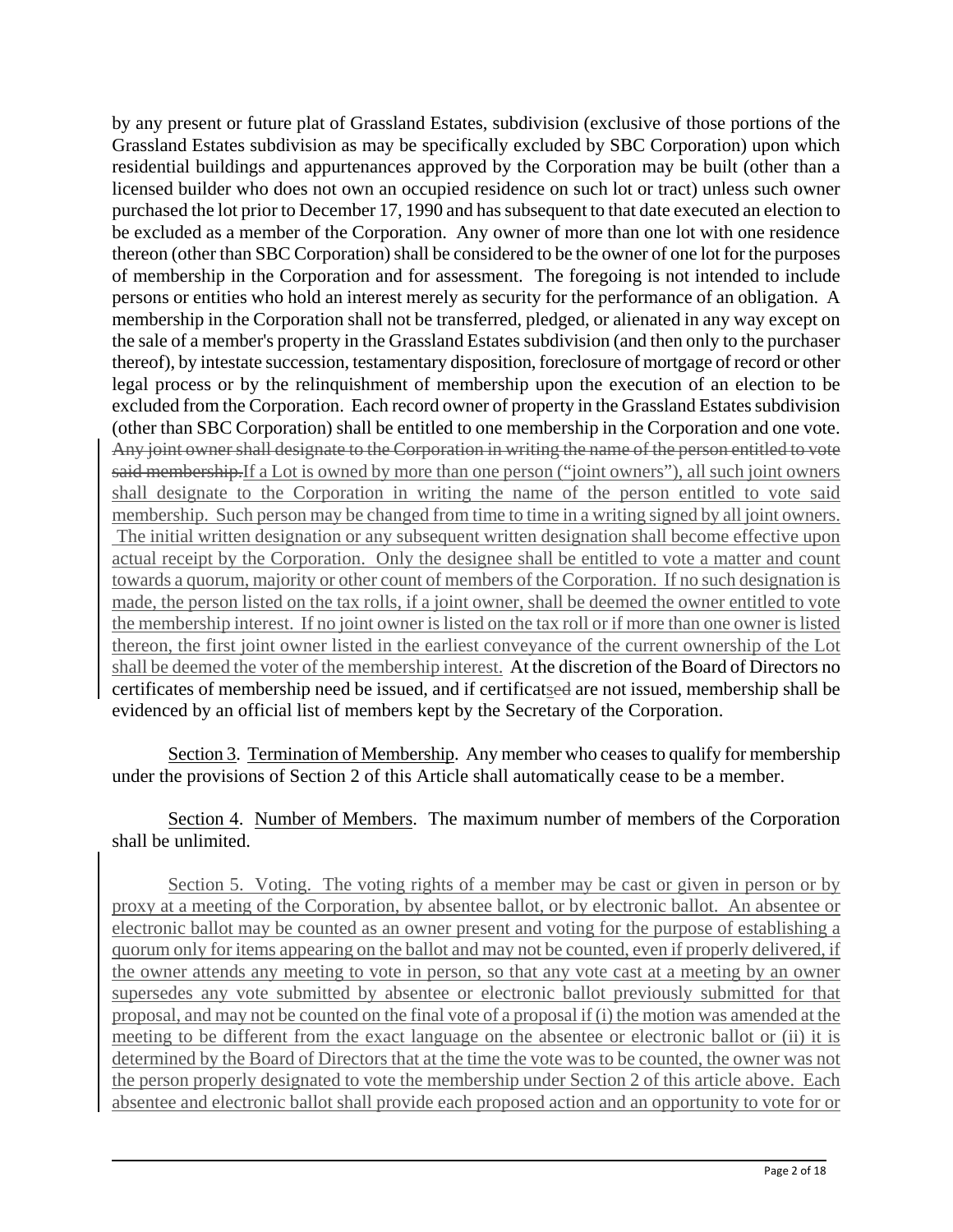against each proposed action and instructions for delivery of the completed ballot, including the delivery location, and the following language: "By casting your vote via absentee [or electronic] ballot you will forgo the opportunity to consider and vote on any action from the floor on these proposals, if a meeting is held. This means that if there are amendments to these proposals your votes will not be counted on the final vote on these measures. If you desire to retain this ability, please attend any meeting in person. You may submit an absentee ballot and later choose to attend any meeting in person, in which case any in-person vote will prevail." For the purposes of this section, "electronic ballot" means a ballot given by: e-mail; facsimile; or posting on an Internet website, as each may be offered and/or directed by the Corporation for which the identity of the property owner submitting the ballot can be confirmed and for which the property owner may receive a receipt of the electronic transmission and receipt of the owner's ballot. If an electronic ballot is offered via an Internet website, a notice of the ability to vote by such means will be sent to each owner that contains instructions on obtaining access to the posting on the website.

# **ARTICLE IV**

# Meetings of the Corporation

Section 1. Annual Meeting. An annual meeting of the members of the Corporation, at which the members shall elect persons to serve on the Board of Directors, as hereinafter provided, and to transact such other business as may be placed before it, shall be held each year on such date as may be specified by the Board of Directors. Unless otherwise specified, the annual meeting shall be held on the fourth  $(4<sup>th</sup>)$  Tuesday of April each year at 6:30 p.m. at the principal office.

Section 2. Special Meetings. Special meetings of the Corporation may be called by the President, and special meetings of the Corporation shall be held upon the affirmative vote of twothirds (2/3) of the Directors then in office or upon the written request of no fewer than ten percent (10%) of the members of the Corporation.

Section 3. Time and Place. The Board of Directors shall designate the time and place of all meetings, annual and special, of the Corporation; provided, however, that all such meetings shall be held within the City of Midland or at such other place designated by the Board of Directors.

Section 4. Notices of Meetings. Written notice of each meeting of members of the Corporation shall be given to each member by mailing the same not less than thirty (30) days before the date of the annual meeting and not less than ten (10) days prior to the special meeting of the Corporation.posting same on the Corporation's website and by emailing same to all members maintaining an email address on file with the Corporation at least seventy-two (72) hours before the meeting is held. Each notice shall indicate the date, time and place of the meeting and the order of business to be considered. In addition to the foregoing notice, for any meeting in which an election or vote of the members is anticipated to occur, not later than the 10th day or earlier than the 60th day before the date of the meeting, the Corporation shall give written notice of the election or vote to each member in accordance with Texas Property Code Sec. 209.0056, as same may be amended from time to time.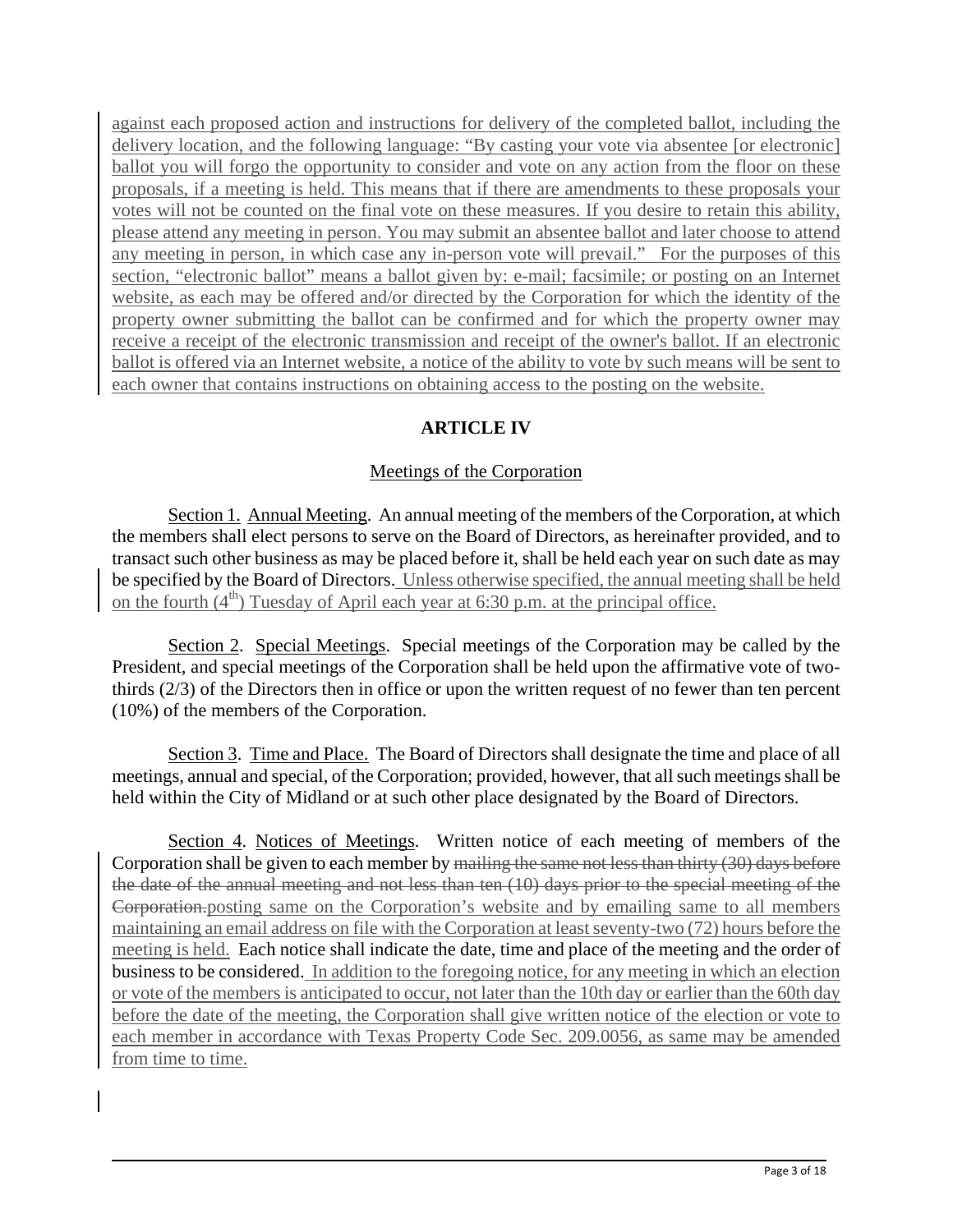Section 5. Quorum. At any annual meeting of the members of the Corporation, the presence of fifteen or more members eligible to vote at such annual meeting in person or by proxy shall constitute a quorum. At any special meeting of the members of the Corporation, the presence in person or by proxy of members holding ten percent (10%) of the votes eligible to vote at such meeting shall constitute a quorum. (As Amended on April 16, 2002)

#### **ARTICLE V**

#### Board of Directors

Section 1. General Powers. The activities, affairs and property of the Corporation shall be managed and controlled by a Board of Directors who shall have and may exercise all the powers of the Corporation (including the power to enforce the Restrictions and Covenants applicable to Grassland Estates subdivision and to adopt rules and regulations setting forth the procedures to be followed in connection with such enforcement) except as otherwise reserved to the member by law, by the Articles of Incorporation or by these Bylaws. (As amended on April 20, 1998)

If anthe oOwner of any home, Lot or building site fails to abide by the restrictions, covenants, stipulations, obligations or provisions applicable to Grassland Estates subdivision, and if such failure or default continues uncured for ten (10) days after written notice thereof mailed to thean oOwner of the home, Lot or building site at the Oowner's last known address, the Association Corporation may impose monthly fines upon the property in amounts determined by the Association Board of Directors or the AssociationCorporation or its agent(s), may go upon such home, Lot or building site and correct the default, and the AssociationCorporation shall not be guilty of any manner of trespass or liability to the  $\Theta$ owner(s) in any respect as a result thereof. The  $\Theta$ owner(s) shall be jointly and severally obligated to reimburse thesaid CorporationAssociation for all expenses incurred by it in performing such work, and the amount to be reimbursed shall bear interest at the rate of one and one half percent (1½%) per month (but not in excess of the highest lawful rate) from the date such work is performed or caused to be performed by the CorporationAssociation until the CorporationAssociation is reimbursed by the Oowner(s) therefore. Monthly fines imposed by the Association Board of Directors shall be defined and promulgated annually by the Board of Directors. A separate schedule of offenses and fines shall be published at least annually by the Board of Directors and can be revised from time to time at any at the annual meeting as required. Any default on the payment of the reimbursement or fines imposed by the Association Board of Directors shall be secured by a lien against the Lot or building site in the same manner as the Assessments (dues) or Special Assessments.

The ten (10) day notice of violation referenced in the preceding paragraph shall be given to the owner(s) by certified mail, return receipt requested and must describe the violation or property damage that is the basis for the fine and state the amount due the association from the owner. Furthermore, such notice shall (i) inform the owner that the owner has ten (10) days to cure the violation and avoid the fine or suspension unless the owner was given notice and a reasonable opportunity to cure a similar violation within the preceding six months; (ii) that the owner may request a hearing in front of the Board of Directors on or before the 30th day after the date the owner receives the notice; (iii) the owner may have special rights or relief related to the enforcement action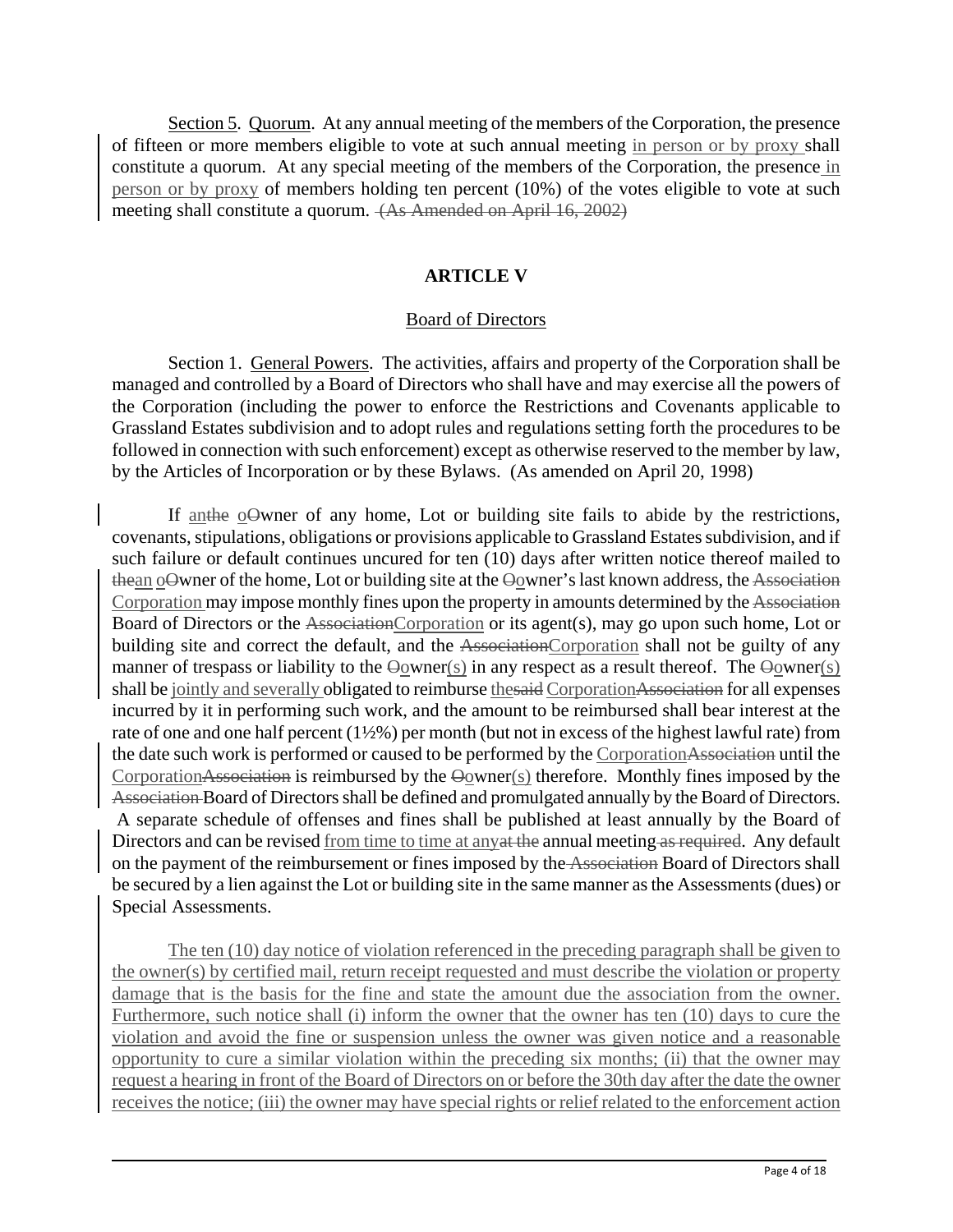under federal law, including the Service members Civil Relief Act (50 U.S.C. app. Section 501 et seq.), if the owner is serving on active military duty, and (iv) that reasonable attorney's fees and other reasonable costs incurred by the Corporation will be charged to the owner if the delinquency or violation continues after a date certain.

Alternative Payment Schedule Guidelines. An owner may make partial payments to the Corporation for delinquent regular or special assessments or any other amount owed to the association without accruing additional monetary penalties. (Monetary penalties do not include reasonable costs associated with administering the payment plan or interest.) Such a payment plan shall be as agreed between the Board of Directors and the owner but must comply with the following:

| For amounts less than \$500.00        | between three $(3)$ – five $(5)$ months      |
|---------------------------------------|----------------------------------------------|
| For amounts between \$500 and \$5,000 | between five $(5)$ – twelve $(12)$ months    |
| For amounts more than \$5,000.00      | between three $(3)$ – eighteen $(18)$ months |

The Corporation may not allow a payment plan for any amount that extends more than 18 months from the date of the owner's request for a payment plan. The Corporation is not required to enter into a payment plan with an owner who failed to honor the terms of a previous payment plan during the two years following the owner's default under the previous payment plan.

Priority of Payments. A payment received by the Corporation from an owner shall be applied to the owner's account in the following order of priority:

- (1) any delinquent assessment;
- (2) any current assessment;
- (3) any attorney's fees or third party collection costs incurred by the association associated solely with assessments or any other charge that could provide the basis for foreclosure;
- (4) any attorney's fees incurred by the association that are not subject to (3);
- (5) any fines assessed by the association; and
- (6) any other amount owed to the association.

Section 2. Number, Eligibility, Election and Term of Office. The Board of Directors shall consist of at least three (3), but not more than seven (7), Directors with the number of Directors making up the Board of Directors to be determined from time to time by resolution of the Board of **Directors** 

Members of the Board of Directors shall be elected, as positions become vacantterms expire, at the annual meeting and (except as provided below) shall serve for three (3) year terms and thereafter until their successors have been elected and qualified. Directors need not be members or owners of a Lot.

Of those Directors identified in the Articles of Incorporation one (1) shall serve for three (3) years, one (1) shall serve for four (4) years and one (1) shall serve for five (5) years; this distinction to be made by agreement of such initial Directors and noted in the organizational minutes. Thereafter Directors shall be elected for three (3) year terms.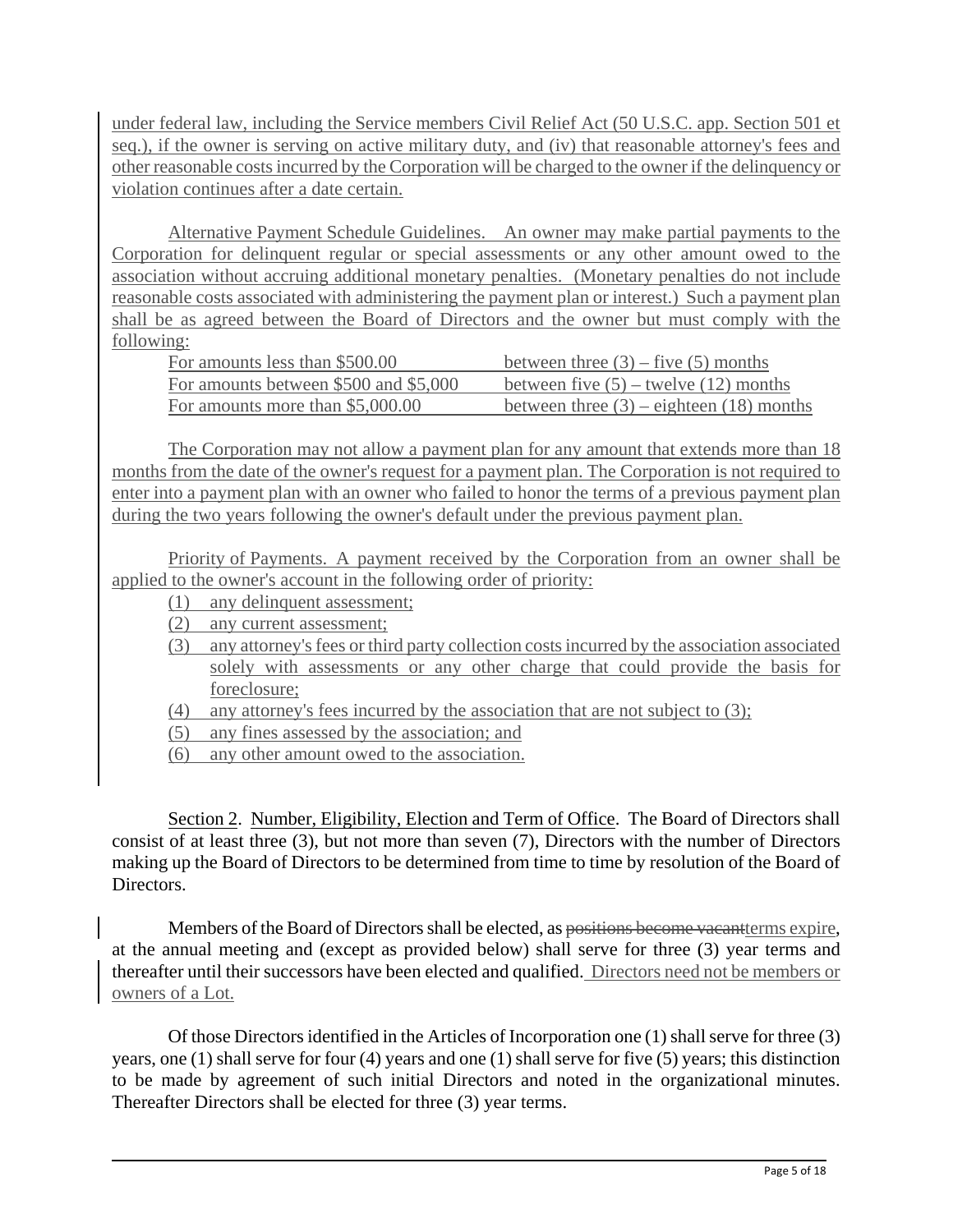Section 3. Nominating Committee. Not less than sixty (60) days prior to the date of the annual meeting of the members at which a director or directors are to be elected, the President of the Corporation, with the approval of the Board of Directors, shall appoint a nominating committee consisting of at least three (3), but not more than five (5), members of the Corporation. The nominating committee shall select a candidate or candidates for election to membership on the Board of Directors, such candidate or candidates to be elected at the ensuing annual meeting.

The nominating committee shall obtain the consent of all candidates to having their names submitted for election at the annual meeting. The nominating committee shall, by a majority vote, submit to the Secretary of the Corporation, a written list of their nominees for Directors, which list shall be signed by the chairperson of the committee. Not less than thirty (30) days prior to the annual meeting, the Secretary shall announce the slate to all members of the Corporation, together with the notice of the annual meeting and notice of the nominating procedure as set forth in this Section 3. Any other member may nominate a candidate for Director by filing a petition containing the signatures of ten (10) members of the Corporation with the nominating committee at least fourteen (14) days prior to the annual meeting. All members will be notified in writing of all nominees at least five (5) days prior to the annual meeting. The list of candidates as developed by the nominating committee shall be presented by the Secretary to the annual meeting and shall, without motion or further proceedings, constitute a valid nomination of each of the persons listed therein as a nominee for Director. Except as submitted by the nominating committee or as submitted through petition in accordance with this Section 3, no nominations for Directors shall be entitled to be voted upon or otherwise considered at any annual meeting of members. Members of the Board of Directors shall be elected by majority vote of the members in attendance in person or by proxy at the annual meeting.

Section 4. Resignation and Removal. Any Director may resign at any time by giving written notice to the Board of Directors of his or her resignation. Unless indicated in such notice to the contrary, any such resignation shall be effective immediately upon its submission or transmission to the Secretary of the Board of Directors. Any Director may be removed as a Director by the affirmative vote of two-thirds (2/3) of the Directors then in office, at any regular or special meeting called and convened for such purpose, when he or she no longer meets the criteria for membership in the Corporationsuch position, for conduct detrimental to the interests of the Corporation, for lack of sympathy with its objectives, or refusal to render reasonable assistance in carrying out those objectives. In addition, any Director who fails to attend three (3) consecutive meetings of the Board of Directors without sufficient excuse may be removed from the Board of Directors by a majority vote of those Directors present at any meeting at which such removal is to be voted upon. Any Director may be removed from the Board, with or without cause, by a majority vote of two-thirds (2/3) of the members of the Corporation. Any Director proposed to be removed, however, shall be entitled to at least ten (10) days notice, in writing and by mail, of the meeting of the Board of Directors at which time such removal is to be voted upon and shall be entitled to appear before and be heard by the Board of Directors at such meeting.

Section 5. Vacancies. Vacancies in the Board of Directors, howsoever existing or arising (except for the failure to hold an election), shall be filled by the affirmative vote of the majority of all remaining Directors then in office. The Board shall act in order to assure that no vacancy exists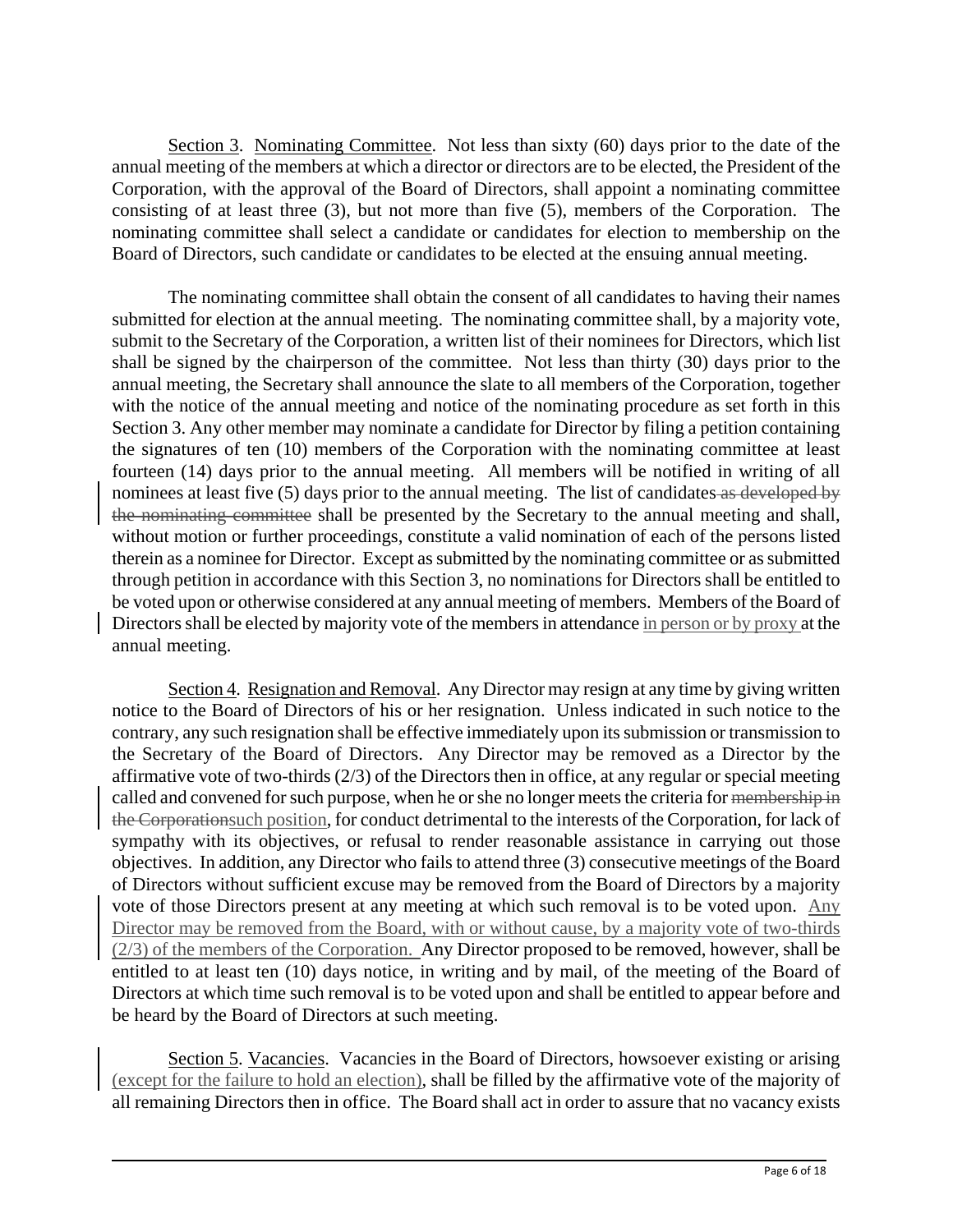for more than sixty (60) calendar days. A person elected to fill a vacancy shall be elected to serve the unexpired portion of the term of the person who preceded him or her in that position.

Section 6. Regular Meetings. The Board of Directors shall hold a regular meeting for the purpose of organization, election of officers and the transaction of other business immediately following the annual meeting of members. Regular meetings of the Board of Directors will be held at such times as may be fixed from time to time by resolution of the Board of Directors. All regular meetings shall be held within the City of Midland or at such other location designated by the Board of Directors and shall be open to all members of the Corporation.

Section 7. Special Meetings. The President or the Secretary may call a special meeting. Upon a written request by any three (3) Directors, the Secretary shall call a special meeting of the Board of Directors. Special meetings of the Board of Directors shall be held at the principal office of the Corporation or at such other places as may be designated in the notice of such meeting with the City of Midland, Texas. All special meetings shall be open to all members of the Corporation. Notwithstanding the foregoing, the Board of Directors may call Executive Session within any meeting properly called during such time when the meeting may be closed to members as provided by Texas Property Code §209.0051(c).

Section 8. Notice of Meetings. Notice of all meetings of the Board of Directors shall be given by mailing or telephoning the same Directors at least five (5) days prior to the meeting, such notice to be directed to the usual business or residence address of the Director (Director's Notice) and by posting such notice as required by law. Any business may be transacted at any meeting of the Board of Directors unless otherwise prohibited in these Bylaws. The attendance of a Director at a meeting shall constitute a waiver by him of Director's nNotice of the meeting unless he attends only to object to the transaction of business because the meeting is not lawfully called or convened. Any Director may waive Director's nNotice of any meeting by executing a written document before or after such meeting. The purpose of the meeting shall be specified in the notice of the meeting and in any waiver thereof.

Section 9. Chairperson. The President shall preside at all meetings of the Board of Directors, unless the President is absent, in which event, the Vice President shall preside. If both the President and the Vice President are absent, a majority of the Directors then present shall elect a person to preside at the meeting.

Section 10. Quorum and Voting. The majority of the Board of Directors then in office shall constitute a quorum for the transaction of business at any meeting of the Board. A vote of the Directors shall be valid only if taken at a meeting of the Directors at which a quorum is present at the time the vote is taken, or if the vote is taken pursuant to Section II of this Article. No Director may vote by proxy. The act of the majority of the Directors present at a meeting at which a quorum is present shall be the act of the Board of Directors. If less than a majority of the Directors are present at a meeting, a majority of those present may adjourn the meeting to another date and time without the necessity of fulfilling the five (5) day noticeDirector's Notice requirement set out in Section 8 of this Article.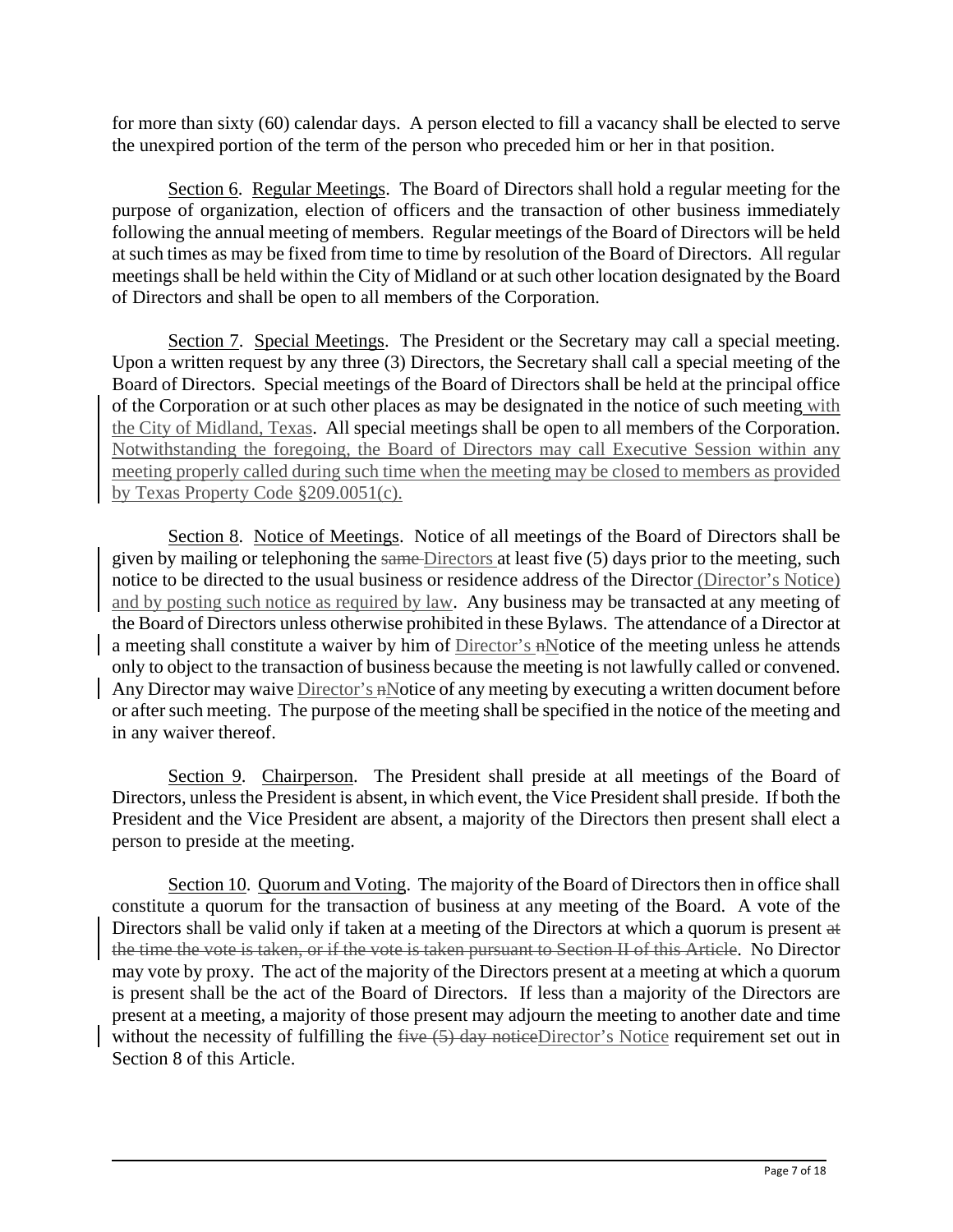Section 11. Informal Action of Directors. Any action required by law or by these Bylaws to be taken at a meeting of the Board of Directors may be taken without a meeting if a written document of consent setting forth the action taken is signed by all the Directors then in office.

Section 12. Compensation. The officers and Directors shall serve without compensation, but reasonable expenses incurred may be reimbursed when expended for and in the interest of the Corporation and approved by the Board of Directors by a majority vote of the remaining Directors, excluding the Director seeking reimbursement and any joint owner of such Director otherwise entitled to vote.

Section 13. Executive Committee. The Board of Directors may, by resolution adopted by the affirmative vote of a majority of the members of the Board of Directors then in office, designate two (2) or more (not to exceed five (5)) Directors to constitute an Executive Committee, which committee shall have and may exercise all such authority of the Board of Directors as shall be provided in such resolution. Repealed.

Section 14. Other Committees. The Board of Directors may, by resolution adopted by the affirmative vote of a majority of the members of the Board of Directors then in office, establish and later modify, at any time, such other committees as the needs of the Board of Directors or the Corporation may require. Committee members shall be appointed by the President, subject to the approval of a majority of the Board of Directors. Each such committee shall consist of two (2) or more persons and, in the case of those committees having and exercising the authority of the Board of Directors, the majority of such members shall also be Directors of the Corporation. The Board may delegate to any such committee some or all of its powers except those which by law, by the Articles of Incorporation or these Bylaws may not be delegated.

The business of each committee shall be conducted, as far as is possible, in the same manner as is provided in these Bylaws for the Board of Directors. All members of such committees may be removed by the affirmative vote of two-thirds (2/3) of the Directors then in office. Removal shall be governed by the notice and hearing requirements of Section 4 of this Article. The Board of Directors may abolish any such committee at any time. Every committee shall keep a record of business consistent with the office of the committee and the responsibilities as may be assigned to it from time to time by the Board of Directors.

# **ARTICLE VI**

## **Officers**

Section 1. Officers. The officers of the Corporation shall be the President, Vice President, Secretary, and Treasurer, and such other officers as may be elected in accordance with the provisions of this Article. The Board of Directors may elect or appoint such other officers as it shall deem desirable, such officers to possess the authority and perform the duties prescribed, from time to time, by the Board of Directors. Any two or more offices may be held by the same person, except the offices of President and Secretary.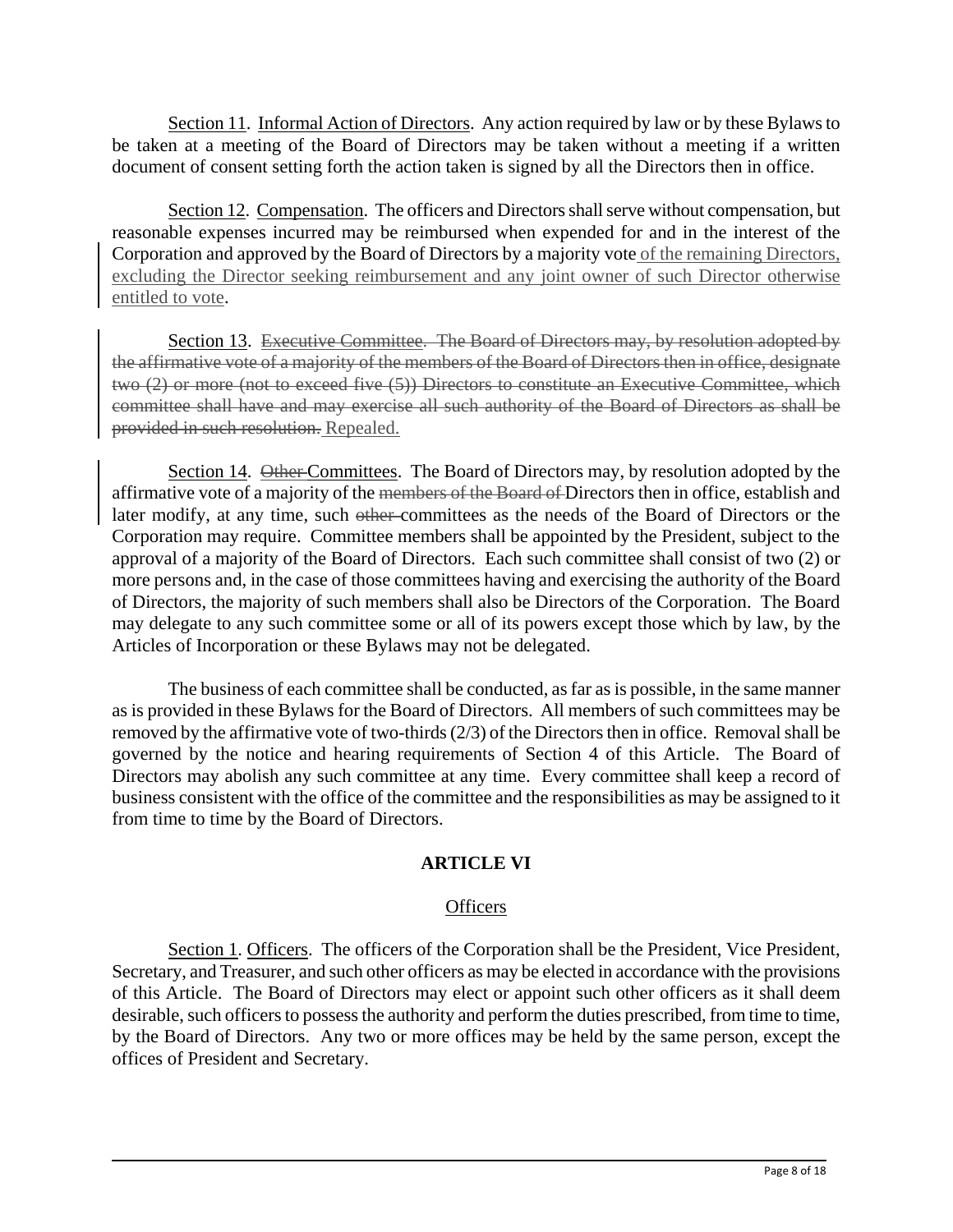Section 2. Election, Term of Office and Qualification. The officers of the Corporation shall be elected annually by the Board of Directors at the regular annual meeting of the Board of Directors. If the election of the officers shall not be held at such meeting, the election shall be held as soon thereafter as may be conveniently accomplished. New offices may be created and filled at any meeting of the Board of Directors. Each officer shall hold office until his successor shall have been duly elected and shall have qualified. Officers of the Corporation may also serve the Corporation as Directors concurrently with their service as officers.

Section 3. Vacancies. A vacancy in any office because of death, resignation, disqualification or otherwise may be filled by the Board of Directors for the unexpired portion of the term.

Section 4. President. The President shall be the chief executive officer of the Corporation and shall in general supervise and control all of the business and affairs of the Corporation. He or she shall preside at all meetings of the Board of Directors. The President may sign, with the Secretary or any other proper officer of the Corporation authorized by the Board of Directors, any contracts or other instrument which the Board of Directors has authorized to be executed, except in cases where the signing and execution thereof shall be expressly delegated by the Board of Directors or by these Bylaws or by statute to some other officer or agent of the Corporation; and in general, he or she shall perform all duties incident to the office of Chairman and such other duties as may be prescribed by the Board of Directors from time to time.

Section 5. Vice President. At the request of the President, or in the event of the President's absence or disability, the Vice President shall perform the duties and possess and exercise the powers of the President and shall have such other duties as may be assigned by the Board of Directors.

Section 6. Secretary. The Secretary shall have charge of such books, documents and papers as the Board of Directors may determine. The Secretary or a designee shall attend and keep the minutes of all meetings of the Corporation and the Board of Directors, and shall keep an up-to-date record containing the names, alphabetically arranged, of all persons who are members of the Corporation, showing their places of residence. Such books shall be open for inspection at all reasonable times as may be prescribed by law. The Secretary may sign with the President or Vice President, in the name of and on behalf of the Corporation, any documents authorized by the Board of Directors; shall in general, perform all the duties incident to the office of Secretary, subject to the control of the Board of Directors; and shall do and perform such other duties as may be assigned to him or her from time to time by the Board of Directors.

Section 7. Treasurer. The Treasurer shall receive, hold and disburse, or cause to be so handled, all funds of the Corporation as provided herein. The Treasurer shall cause the funds of the Corporation to be deposited in such banks, savings and loan associations, trust companies, or other depositories as designated by the Board of Directors and permitted by law; shall keep or cause to be kept, a full account of all monies received and paid out; and shall make a report of the same and of all funds and securities in his or her custody at the annual meeting and at such other times as the President or Board of Directors may require. If required by the Board of Directors, the Treasurer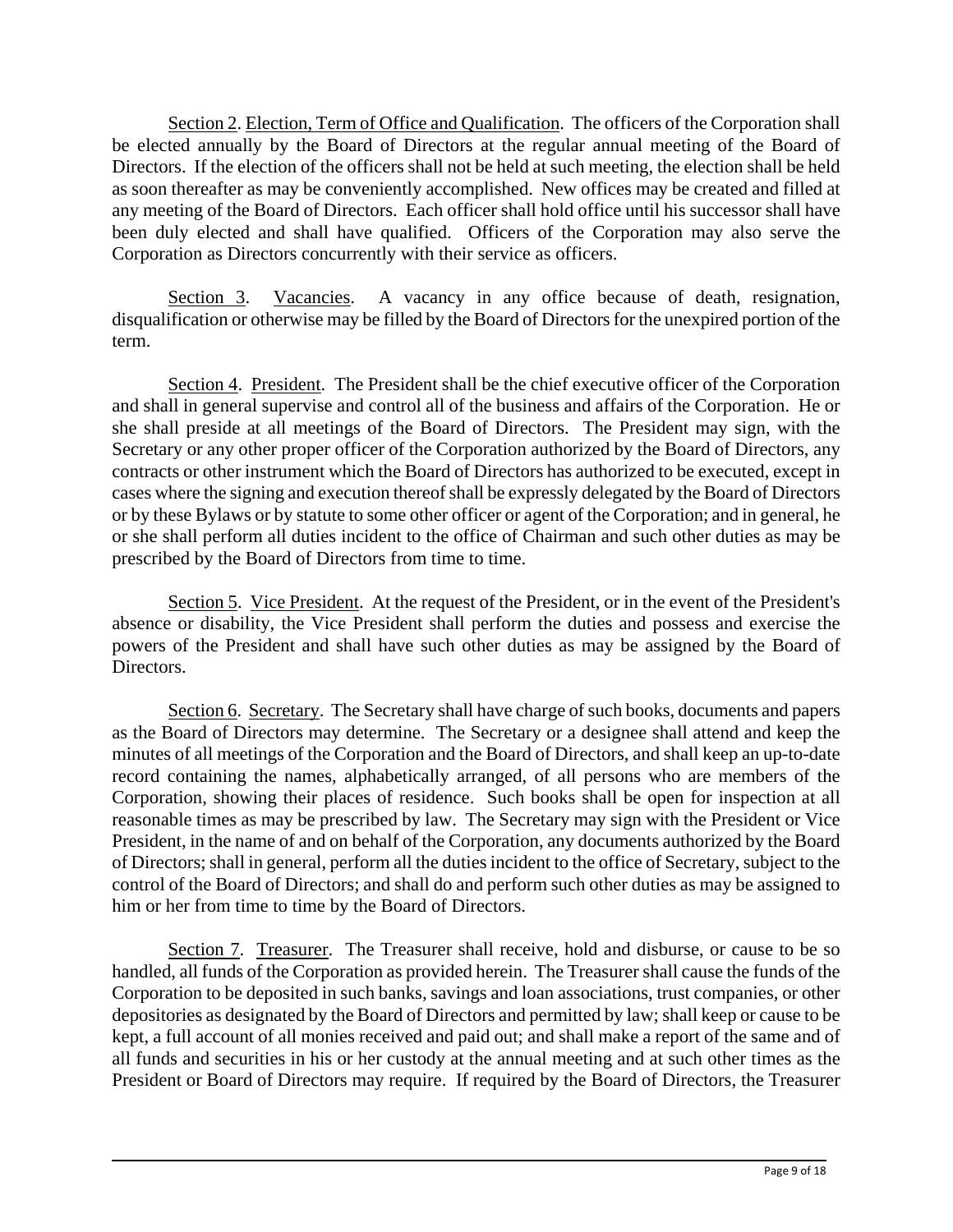shall give a bond for the faithful discharge of his or her duties in such sum and with such surety or sureties as the Board of Directors shall determine.

Section 8. Removal. Any officer may be removed from office by the affirmative vote of two-thirds (2/3) of all of the Directors then in office at any regular or special meeting called for that purpose or for nonfeasance, malfeasance or misfeasance, for conduct detrimental to the interests of the Corporation, for lack of sympathy with its objectives or for refusal to render reasonable assistance in carrying out its purposes. Any officer proposed to be removed shall be entitled to at least ten (10) days notice in writing by mail of the meeting of the Board of Directors at which time such removal is to be voted upon, and such officer shall be entitled to appear before and be heard by the Board of Directors at such meeting. Notwithstanding the foregoing, in the event of an accusation of malfeasance, misappropriation of funds or actual fraud, an officer may be suspended by three (3) directors pending the meeting for removal, which shall be called within fifteen (15) days of suspension.

# **ARTICLE VII**

## Corporate Employees

Section 1. Executive Director. The Board of Directors of the Corporation may, at the Board's sole discretion, appoint an Executive Director whose appointment and removal shall require a two-thirds (2/3) vote of the Board. Removal shall be governed by the notice and hearing requirements of Section 8 of Article VI. The Executive Director shall attend to and be responsible for the day to day administration of the Corporation subject only to the general supervision and control of the President, Executive Committee and the Board of Directors, and shall have such supervisory and managerial powers in the conduct of the business of the Corporation as shall be conferred upon him or her by the Board of Directors from time to time or as shall be delegated to the Executive Director with the consent of the Board. The Executive Director shall attend all meetings of the Board of Directors but shall not be deemed a member of the Board of Directors or of the Executive Committee or an officer of the Corporation. The Executive Director need not be a Member.

Section 2. Other Employees. The Board of Directors may authorize the employment of such additional full or part-time employees as are needed to carry out the programs and business of the Corporation. The Board of Directors shall enter into contracts of employment and set the compensation and other conditions of employment of such employees on behalf of the Corporation. Such employees need not be members of the Corporation.

# **ARTICLE VIII**

# Corporate Seal

The Corporation may, if it so chooses, have a corporate seal.

# **ARTICLE IX**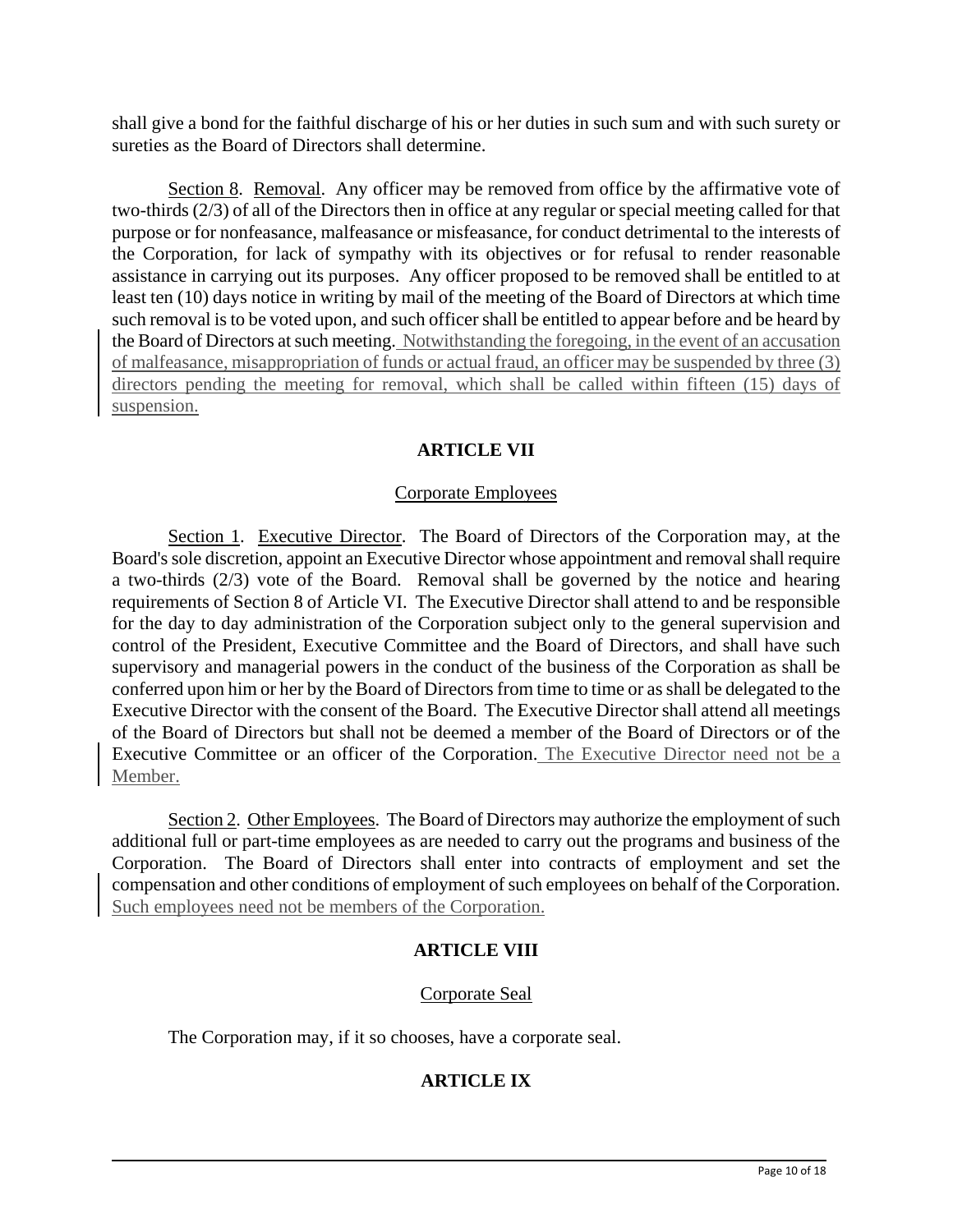# Amendments

Section I. The Bylaws. If the Board of Directors, or member(s) holding at least ten percent (10%) of the votes eligible to be voted at a meeting of the members, or twenty-five (25) members request in writing that an amendment be made to these Bylaws, or that a provision be repealed, such request and the text of any proposed revision shall be sent to the Corporation members along with the notice of the next corporate meeting. The proposed revision shall be considered at such meeting and, if approved by a majority of votes present and eligible to be voted at the meeting, the revision shall thereupon become effectiveThese bylaws may be amended at a regular or special meeting of the members called for such purpose by a vote of a quorum of the members present in person or by proxy.

Section 2. The Articles of Incorporation. The Articles of Incorporation may be amended at a regular or special meeting of the members called for such purpose by a vote of a quorum of the members present in person or by proxyAmendments to the Corporation's Articles of Incorporation may be proposed by the Board of Directors, or by written request of member(s) holding at least ten percent (10%) of the votes eligible to be voted at a meeting of the members, or twenty-five (25) members. In the event an amendment is so proposed, the Board of Directors shall adopt a resolution setting forth such amendment and it shall be included with the notice of the next Corporation meeting. On approval of two-thirds (2/3) of the votes present and eligible to be voted at the meeting, the revision shall thereupon become effective.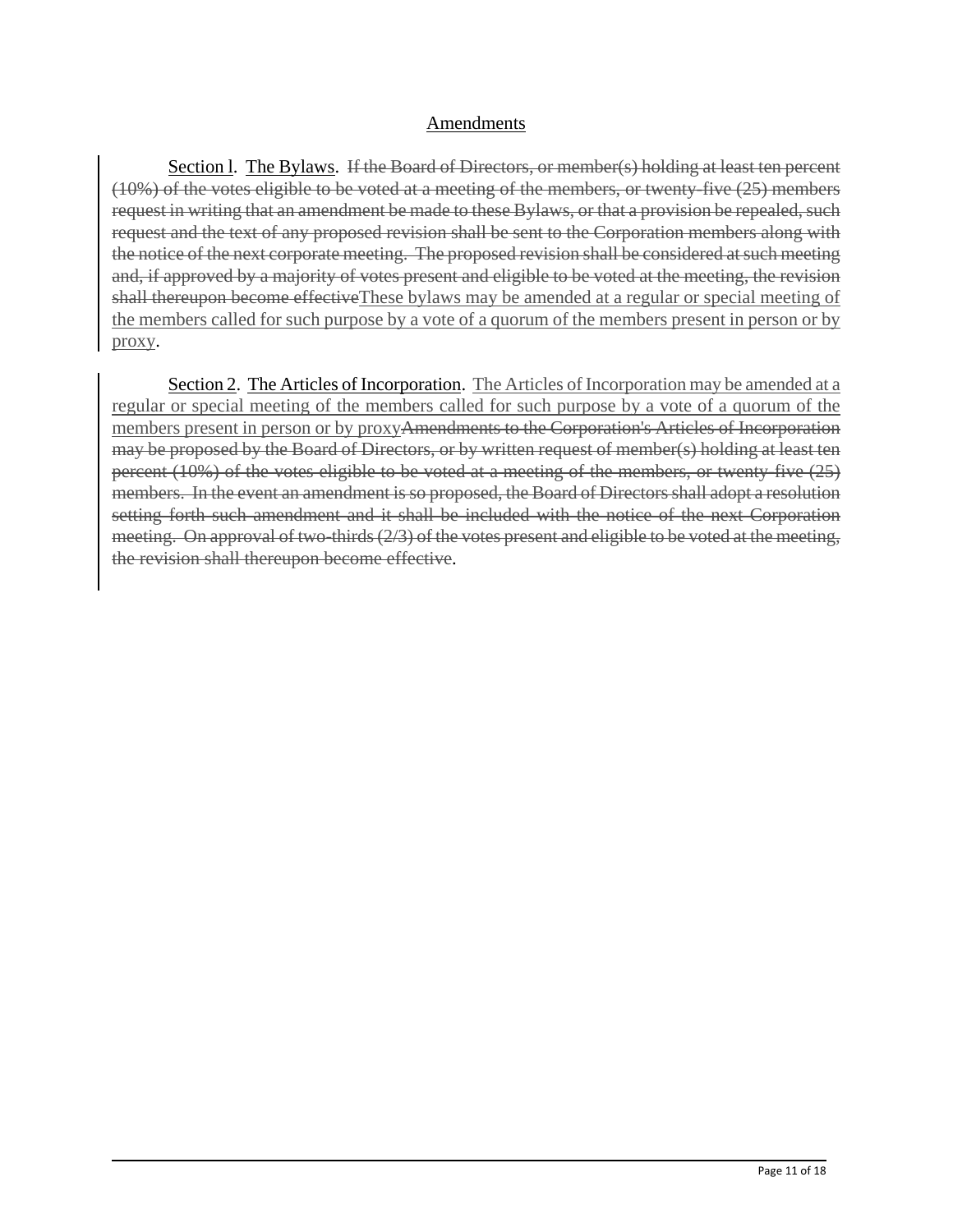# **ARTICLE X**

# Fiscal Year

Unless otherwise determined by the Board of Directors, the fiscal year of the Corporation shall begin on January 1 of each year and end on December 31 of that same year.

### **ARTICLE XI**

#### Funding

Section 1. Raising of Funds. The Board of Directors shall be primarily responsible for the raising of funds to finance the operations of the Corporation. The Board may accept on behalf of the Corporation any contribution, gift, bequest or devise for the general purposes or for any special purpose of the Corporation. Additionally, the Board of Directors shall be responsible for determining the time and amount of all assessments and dues to be charged to and paid by the members of the Corporation.

Section 2. Distribution of Funds. The Board of Directors shall determine the use, applicability and manner in which all Corporation funds shall be expended.

Section 3. Accounting. The Board of Directors shall be responsible for the preparation of a written operating budget for each fiscal year and an account of the expenditure of funds for the prior fiscal year. The Board of Directors may, in its discretion, have the books and records of the Corporation audited periodically by a qualified independent auditor.

Section 4. Investment. The Corporation shall have the right to retain all or part of any securities or property acquired by it in whatever manner, and to invest and reinvest any funds held by it according to the judgment and discretion of the Directors so long as all investment and reinvestment of funds complies with Section 501 through Section 528 of the Internal Revenue Code of 1986, as amended.

Section 5. Checks, Drafts and Corporation Indebtedness. All checks, drafts or orders for payment of money, notes or other evidence of indebtedness issued in the name of the Corporation shall be signed by such officers or other persons, as shall from time to time be determined by the Board of Directors.

# **ARTICLE XII**

## Prohibited Activities

No substantial part of the activities of the Corporation shall be the carrying on of propaganda or otherwise attempting to influence legislation, and the Corporation shall not participate in or intervene in (including the publishing or distribution of statements) any political campaign on behalf of any candidate for public office. Notwithstanding any other provision of these Bylaws or of the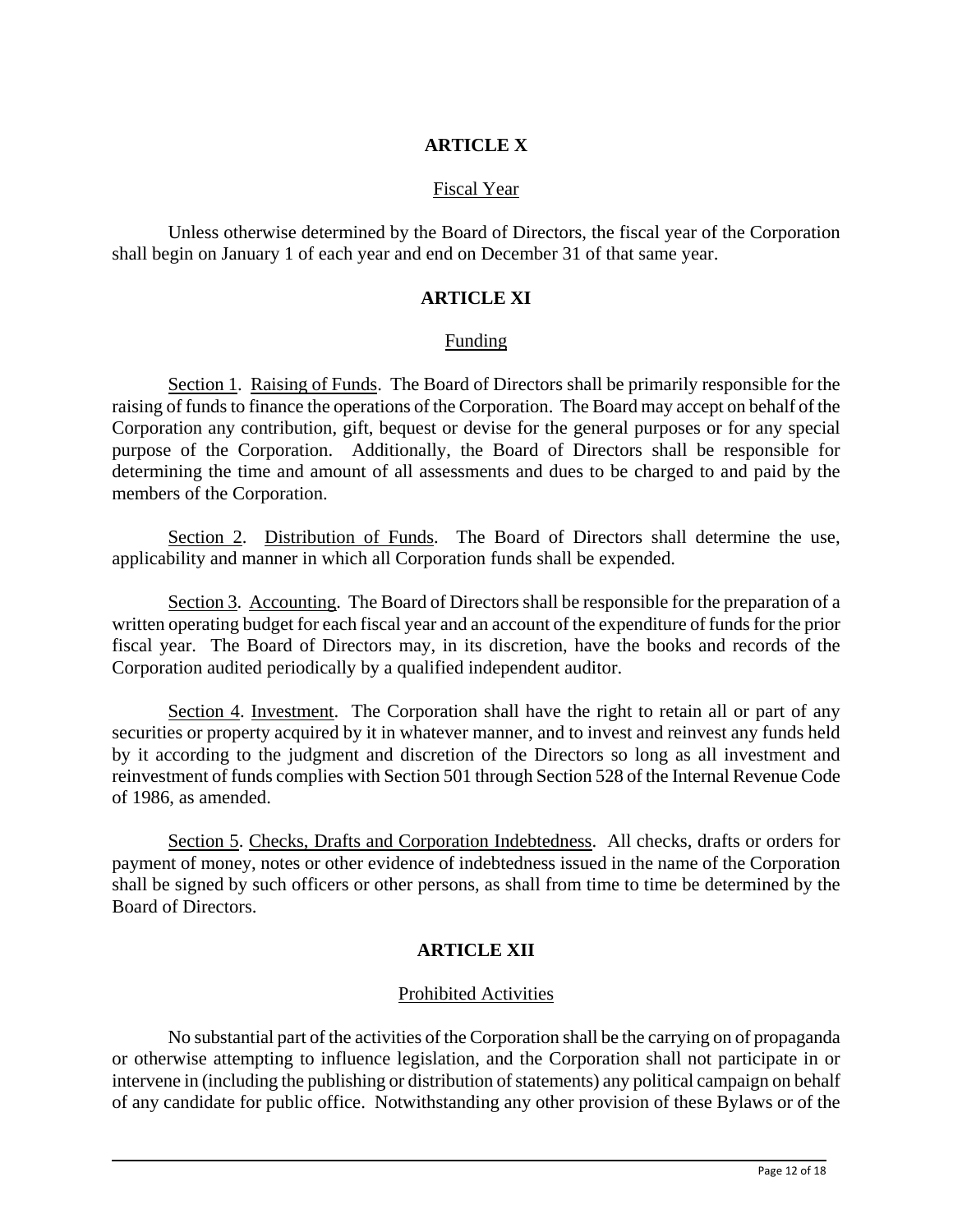Corporation's Articles of Incorporation, the Corporation shall not carry on any other activities not permitted to be carried on by a Corporation exempt from federal income tax under Section 501 through Section 528 of the Internal Revenue Code of 1986 (or the corresponding provision of any future United States Internal Revenue law).

## **ARTICLE XIII**

#### **Contracts**

Except as otherwise provided in these Bylaws, the Board of Directors may authorize any Director, officer, member, employee or other agent of the Corporation to enter into any contract or execute and deliver any instrument in the name of and on behalf of the Corporation, and such authority may be general or confined to a specific instance. Unless so authorized in these Bylaws or by the Board of Directors, no Director, officer, agent, committee or employee shall have any power or authority to bind the Corporation by any contract or engagement or to pledge its credit or render it liable for any purpose or for any amount.

## **ARTICLE XIV**

## Prohibition Against Sharing in Corporate Funds

No Director, officer, member, agent, employee or any other private individual shall receive, at any time, any of the net earnings from the operations of the Corporation, provided that this shall not prevent payment to any such person of such reasonable compensation for services rendered to or for the Corporation in effecting any of its purposes as are authorized by these Bylaws and as approved by the Board of Directors. Further, no such person shall be entitled to share in the distribution of any of the corporate assets upon the dissolution of the Corporation.

# **ARTICLE XV**

# Dissolution

This Corporation shall be perpetual but may be dissolved at any time by the action of the Board of Directors and by the members of the Corporation as set forth in the Texas Non-Profit CorporationProperty Code and Texas Business Organizations Code Act and as that Actsuch codes may from time to time be amended. All members of the Corporation shall be deemed to have expressly consented and agreed that, upon dissolution or winding up of the affairs of the Corporation, whether voluntary or involuntary, the assets of the Corporation, after all debts have been satisfied, then remaining in the hands of the Directors, shall be distributed, transferred, conveyed, delivered and paid over exclusively for the purposes of the Corporation in such amounts as the Directors may determine, or as may be determined by a court of competent jurisdiction upon application of the Directors.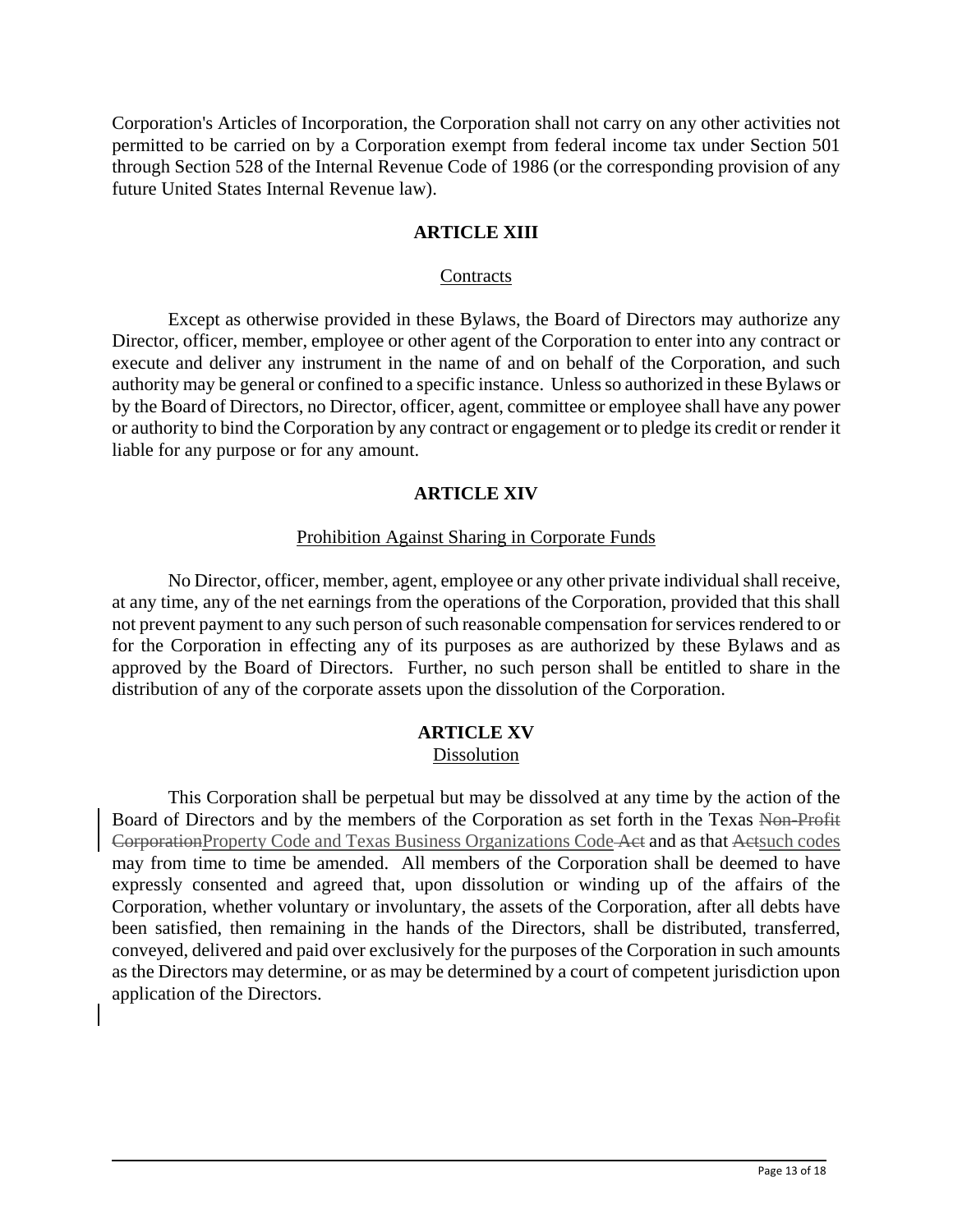# **ARTICLE XVI**

# Conflict of Interest

All loans and other transactions shall be conducted at arm's length and shall not violate the proscriptions in the Corporation's Articles of Incorporation, these Bylaws or any other applicable prohibition against the Corporation's use or application of its funds for private benefit. No such loan or transaction shall be entered into if it would result in denial of or loss of tax exempt or partial tax exempt status under Section 503 or 504 of the Internal Revenue Code and its regulations as they now exist or as they may be hereafter amended.

The service of individuals as Officers and/or Directors of this Corporation while also serving as Officers and/or Directors of SBC Corporation shall not be deemed a conflict of interest.

# **ARTICLE XVII**

#### Books and Records

The Corporation shall keep correct and complete books and records of accounts and shall keep minutes of the proceedings of its members, Board of Directors and committees having any of the authority of the Board of Directors, and shall keep a record giving the names and addresses of the members entitled to vote. All books and records of the Corporation may be inspected by any member, or his agent or attorney, for any proper purpose at any reasonable time, other than these such records deemed confidential by law.

For access, inspection or copying of the Corporation's records hereunder, an owner or the owner's authorized representative must submit a written request for access or information under by certified mail, with sufficient detail describing the Corporation's books and records requested, to the mailing address of the association or authorized representative as reflected on the most current management certificate filed under Texas Property Code Section 209.004. The request must contain an election either to inspect the books and records before obtaining copies or to have the property owners' association forward copies of the requested books and records. If an inspection is requested, the Corporation, on or before the 10th business day after the date the association receives the request, shall send written notice of dates during normal business hours that the owner may inspect the requested books and records to the extent those books and records are in the possession, custody, or control of the association. If copies of identified books and records are requested, the Corporation shall, to the extent those books and records are in the possession, custody, or control of the association, produce the requested books and records for the requesting party on or before the 10th business day after the date the association receives the request. If the Corporation is unable to produce the books or records requested on or before the 10th business day after the date the association receives the request, the association must provide to the requestor written notice that informs the requestor that the association is unable to produce the information on or before the 10th business day after the date the association received the request and states a date by which the information will be sent or made available for inspection to the requesting party that is not later than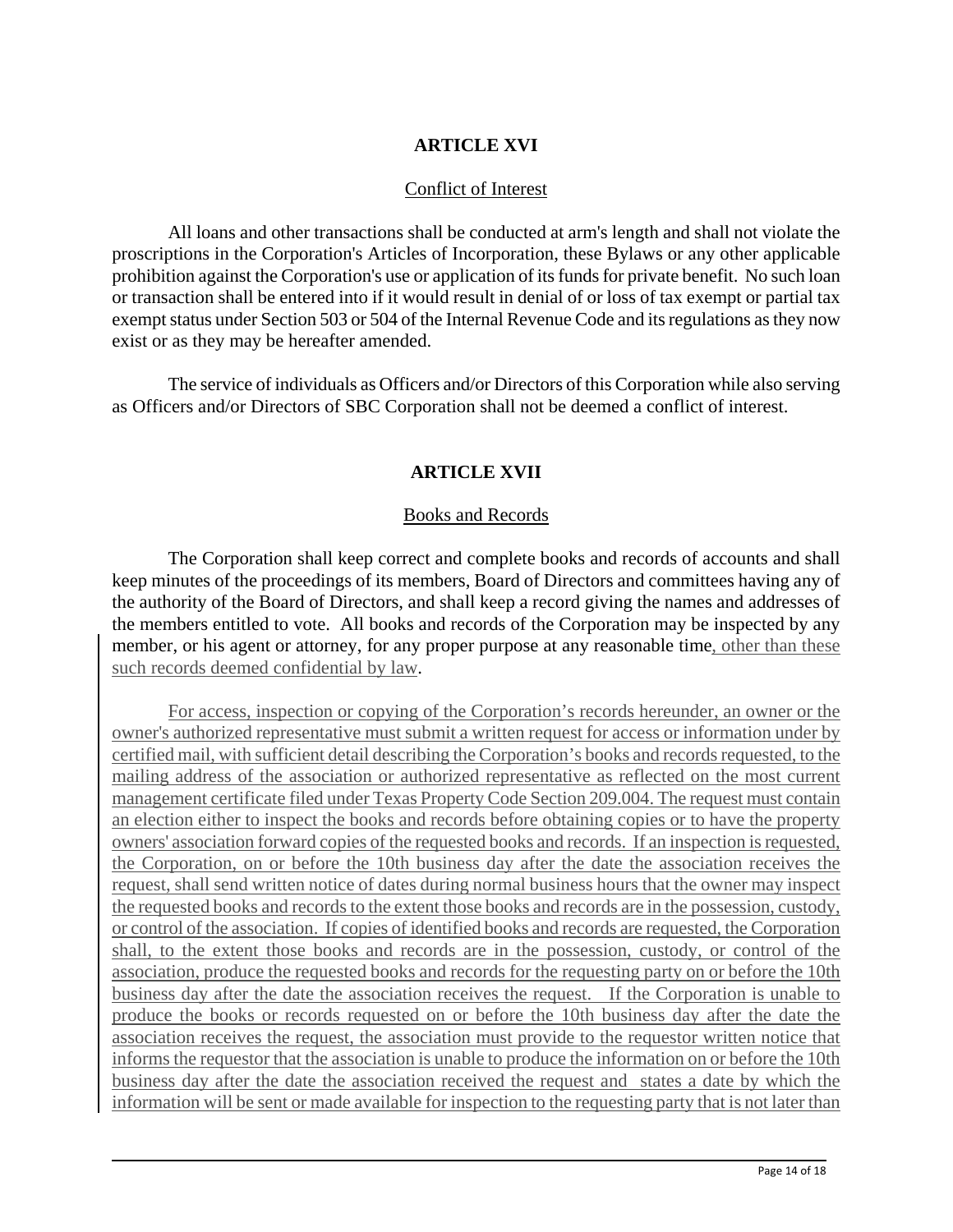the 15th business day after the date notice is given. The Corporation may produce the books and records requested hereunder in hard copy, electronic, or other format reasonably available to the association.

Records production and copying policy. The Corporation shall charge the lesser of the (i) maximum amount permitted by applicable law or (ii) \$0.10 per page per copy regardless of the number of pages or copies requested and an additional \$15 per hour labor charge for any complication comprising more than fifty pages (for the actual time incurred to locate, compile, manipulate data, and reproduce the requested information for the compilation, production, and reproduction of information requested under this section). The Corporation shall require advance payment of the estimated costs of compilation, production, and reproduction of the requested information. If the estimated costs are lesser or greater than the actual costs, the Corporation shall submit a final invoice to the owner on or before the 30th business day after the date the information is delivered. If the final invoice includes additional amounts due from the owner, the additional amounts, if not reimbursed to the association before the 30th business day after the date the invoice is sent to the owner, may be added to the owner's account as an assessment. If the estimated costs exceeded the final invoice amount, the owner is entitled to a refund, and the refund shall be issued to the owner not later than the 30th business day after the date the invoice is sent to the owner.

The foregoing notwithstanding, the Corporation is not required to release or allow inspection of any books or records that identify the dedicatory instrument violation history of an individual owner of an association, an owner's personal financial information, including records of payment or nonpayment of amounts due the association, an owner's contact information, other than the owner's address, or information related to an employee of the association, including personnel files, unless upon express written approval of the affected owner or a court orders the release of the books and records or orders that the books and records be made available for inspection. Information may be released in an aggregate or summary manner that would not identify an individual property owner.

The Corporation shall retain records as follows:

- certificates of formation, bylaws, restrictive covenants, and all amendments to the certificates of formation, bylaws, and covenants shall be retained permanently;
- financial books and records shall be retained for seven years;
- account records of current owners shall be retained for five years;
- contracts with a term of one year or more shall be retained for four years after the expiration of the contract term;
- minutes of meetings of the owners and the board shall be retained for seven years; and
- tax returns and audit records shall be retained for seven years.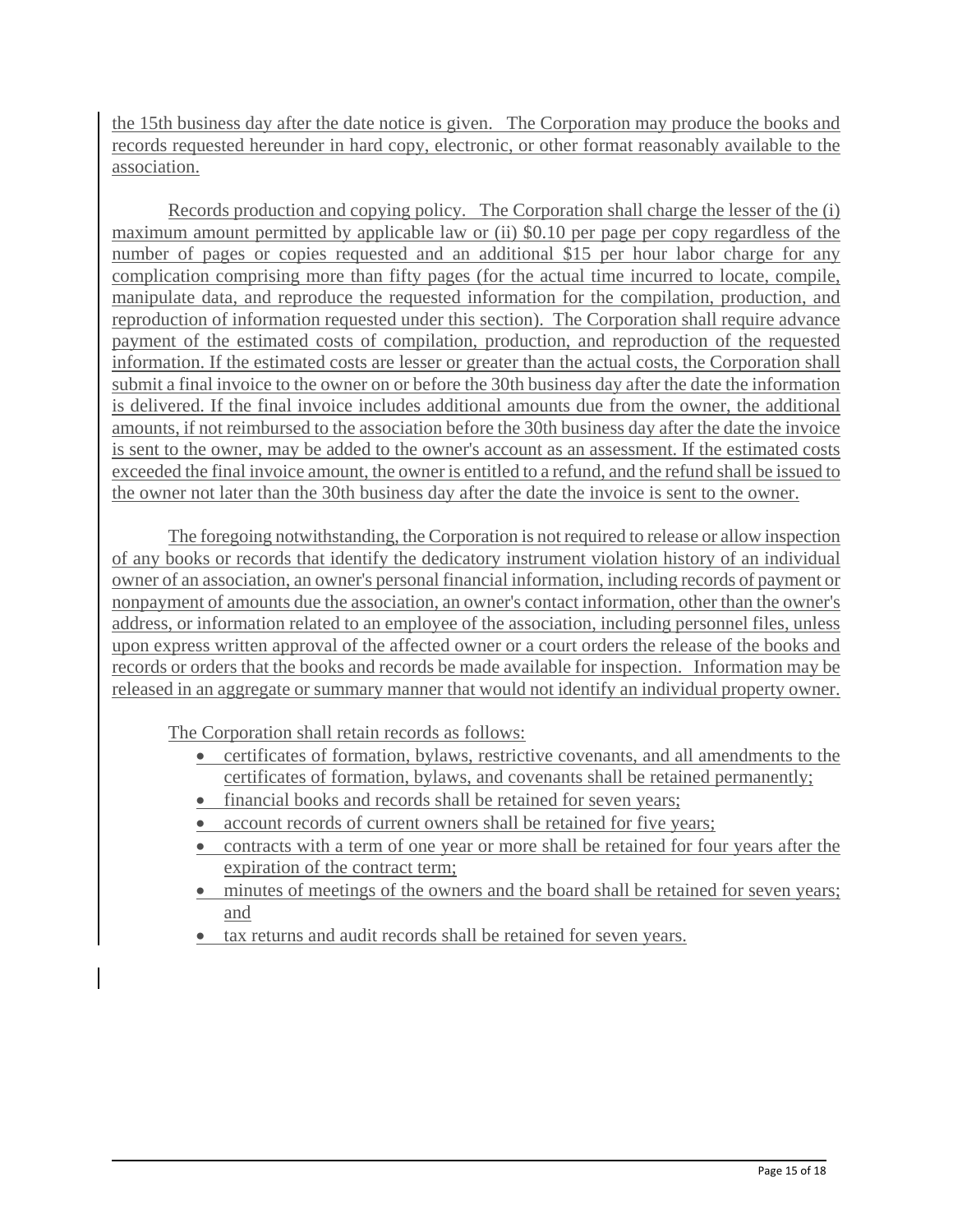# **ARTICLE XVIII**

#### Rules of ConductRestrictions and Covenants

The latest revised edition of Robert's Rules of Order shall govern the conduct of all meetings of the Corporation members, the Board of Directors and committees when not in conflict with the laws of Texas, the Corporation's Articles of Incorporation or these Bylaws.In the case of any conflict between these by-laws and the Restrictions and Covenants, the Restrictions and Covenants, as may have been or may be amended, shall control.

# **ARTICLE XIX**

## Indemnification

The Corporation shall indemnify every Director, officer, agent and employee of the Corporation and his or her heirs, executors and administrators against all expenses reasonably incurred by such person in connection with any action, suit or proceeding to which he or she may be a party by reason of his or her having been a Director, officer, agent or employee of the Corporation to the full extent permitted by law, provided such person shall not have been guilty of gross negligence or misconduct in respect of the matter in which indemnity is sought.

We, the undersigned, certify that:

We are the duly elected directors of the Corporation;

We each have been duly elected to serve as officers in the capacity stated opposite of our name, if any;

That the foregoing by-laws constitute the complete by-laws of the Corporation and were duly adopted on the \_\_\_ day of \_\_\_\_, 2012, at a special meeting properly called for such purpose and by a majority vote of the members present in person or by proxy, at which such meeting a quorum was present.

 $\mathcal{L}_\text{max}$  , and the contract of the contract of the contract of the contract of the contract of the contract of the contract of the contract of the contract of the contract of the contract of the contract of the contr

 $\mathcal{L}_\text{max}$  , and the contract of the contract of the contract of the contract of the contract of the contract of the contract of the contract of the contract of the contract of the contract of the contract of the contr

 $\mathcal{L}_\text{max}$  and  $\mathcal{L}_\text{max}$  and  $\mathcal{L}_\text{max}$  and  $\mathcal{L}_\text{max}$  and  $\mathcal{L}_\text{max}$ 

Directors:

Tom Knittle, President

Barbi Jones, \_\_\_\_\_\_\_\_\_\_\_\_\_\_

Tracye Gearhart,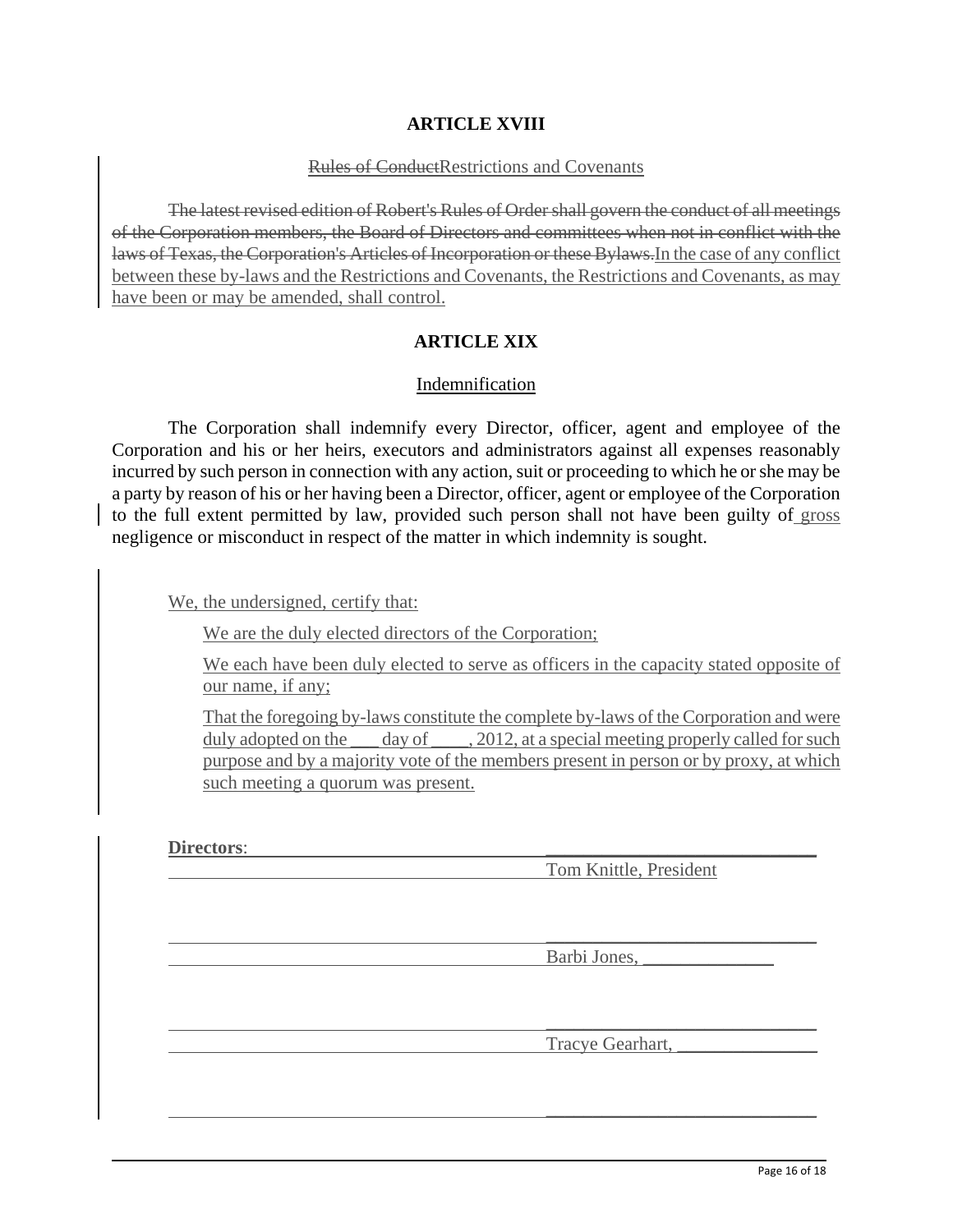| DJ Holster                 |
|----------------------------|
| Gary Hires, Vice President |
|                            |
| Lisa Holderness, Treasurer |
| Joni Hires, Secretary      |

**SEAL**: